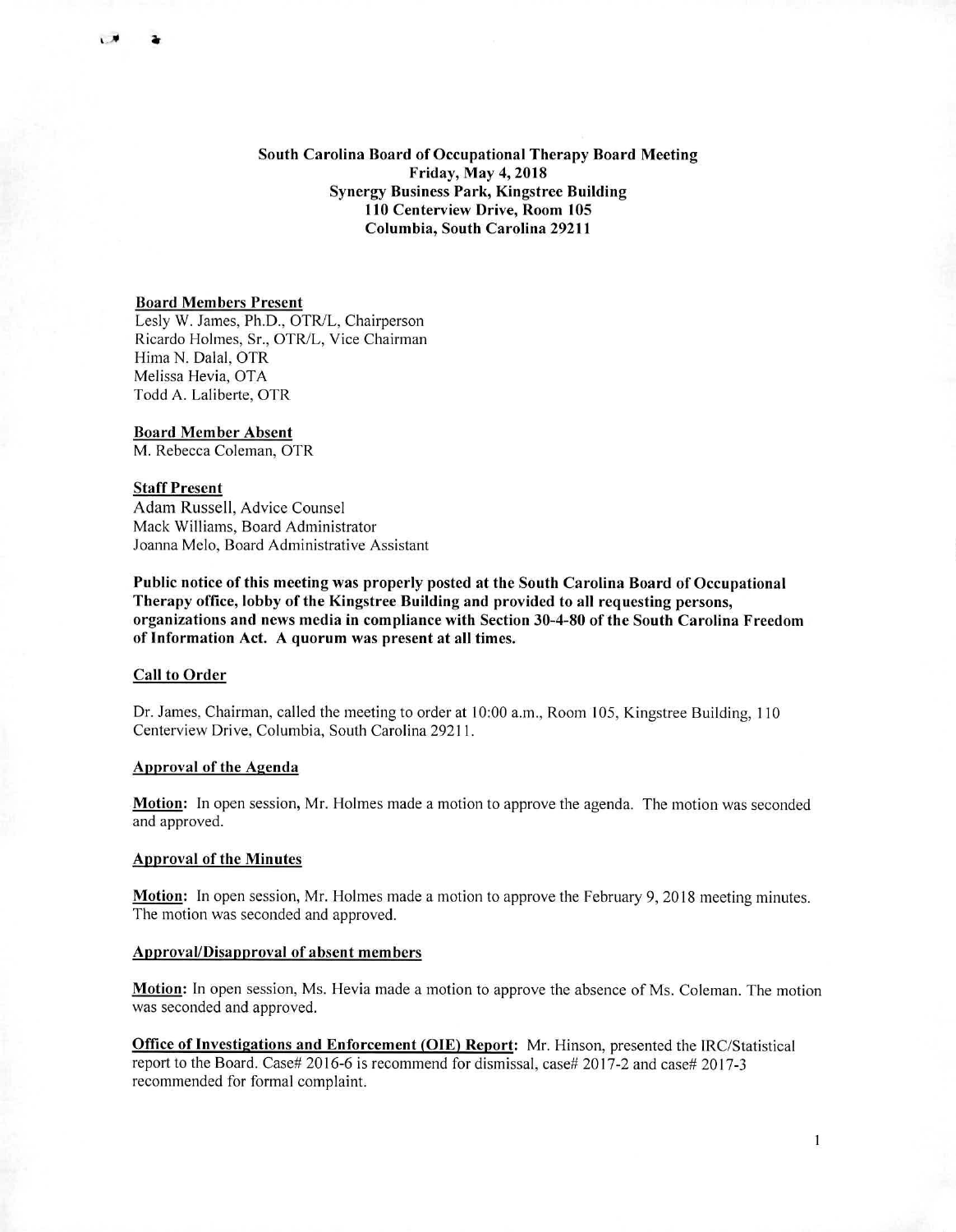Ms. Dalal recused herself and leaves the room for case# 2016-6.

**Motion:** In open session, Mr. Laliberte made a motion to accept the **IRC** recommendation of dismissal for case# 2016-6. The motion was seconded and approved.

Ms. Dalal rejoins the Board.

**Motion:** In open session, Ms. Dalai made a motion to accept the IRC recommendation of formal complaint for case# 2017-2. The motion was seconded and approved.

**Motion:** In open session, Mr. Holmes made a motion to accept the IRC recommendation of formal complaint for case# 2017-3. The motion was seconded and approved.

**Office of Disciplinary Counsel (ODC) Report:** Mr. Jennings, Esq., presented the ODC report to the Board. There are four (4) open cases and one final order hearing.

The Board accepted the report as information.

**Finance Report:** Mr. Williams reviewed the finance report with the Board.

The Board accepted the report as information.

## **Disciplinary Hearings**

## **Memorandum of Agreement**

**OIE 2016-7:** The respondent made a personal appearance before the Board and was represented by Alissa Fleming, Esq. Mr. Jennings, Esq., presented the memorandum of agreement to the Board.

**Motion:** In open session, Mr. Laliberte made a motion to close the hearing. The motion was seconded and approved.

**Motion:** In closed session, Mr. Laliberte made a motion to go into executive session. The motion was seconded and approved.

**[Executive Session:] No votes were taken during executive session (11:33 a.m. — 12:37 p.m.)** 

**Motion:** In closed session, Ms. Hevia made a motion to come out of executive session. The motion was seconded and approved.

**Motion:** In closed session, Mr. Laliberte made a motion to accept the memorandum of agreement with a public reprimand and immediate suspension of the license until the respondent has completed at least fifty (50) hours of Board approved continuing education and pay investigative cost. Once the continuing education hours are completed the Respondent must appear before the Board to have the suspension removed. The motion was seconded and approved.

**Motion:** In open session, Mr. Holmes made a motion to recess the hearing until after the NBCOT update. The motion was seconded and approved.

**Motion:** In open session, Mr. Laliberte made a motion to reorder the agenda. The motion was seconded and approved.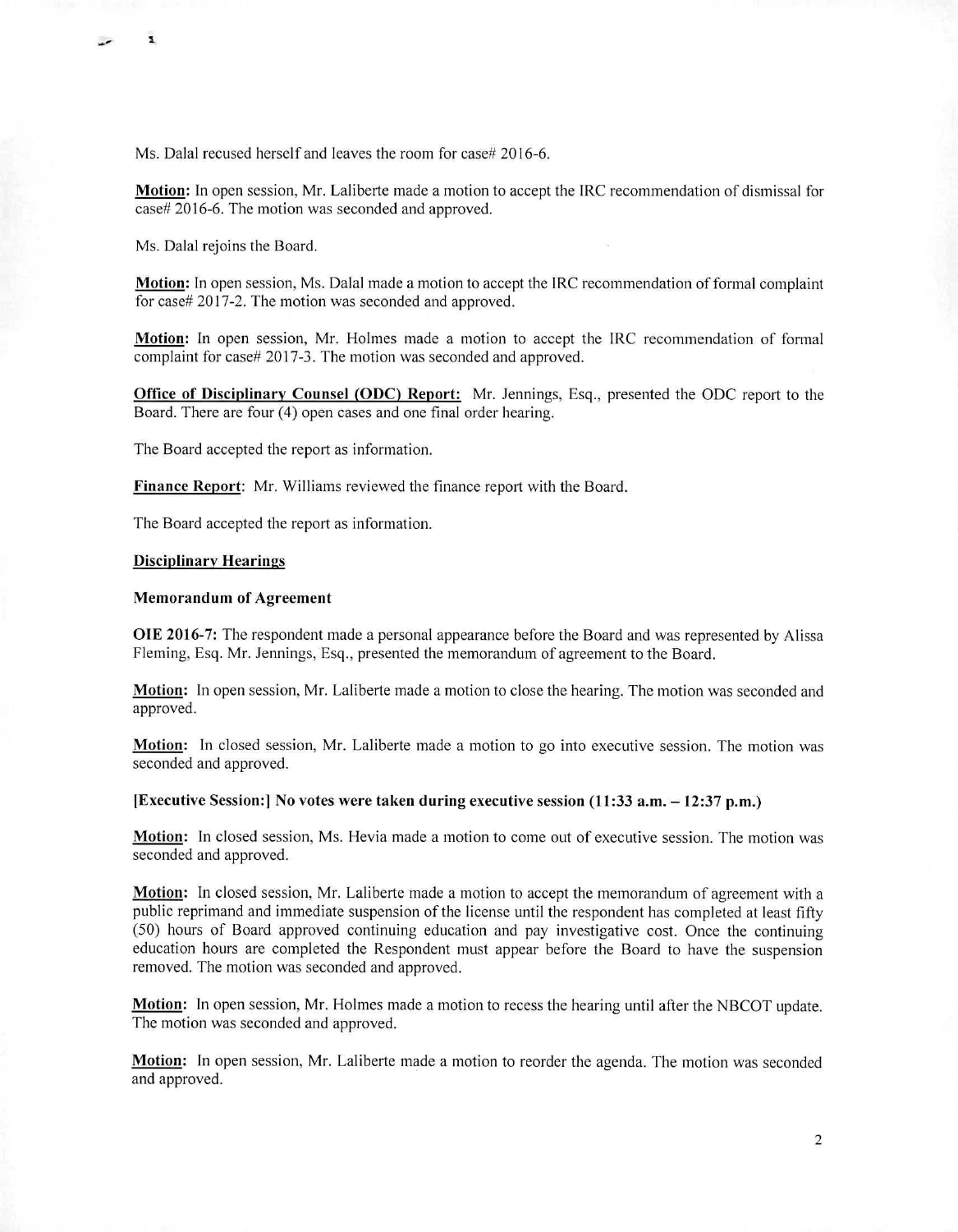NBCOT Presentation: Mr. Conway and Ms. Williams with NBCOT presented a power point presentation on NBCOT services

### **Formal Complaint**

 $\lambda$ 

**OIE 2014-7:** The respondent did not appear before the Board and was not represented by legal counsel. The state is represented by Ms. Johnson, Esq.

**Motion:** In open session, Ms. Hevia made a motion to close the hearing to protect private health information. The motion was seconded and approved.

**Motion:** In closed session, Mr. Laliberte made a motion to go into executive session. The motion was seconded and approved.

#### **[Executive Session:1 No** votes **were taken during executive session (3:05 p.m. — 3:16 p.m.)**

**Motion:** In closed session, Ms. Hevia made a motion to come out of executive session. The motion was seconded and approved.

**Motion:** In closed session, Mr. Laliberte made a motion that the respondents license remains surrendered until the respondent enrolls into RPP and pay the investigative cost. The respondent must receive a recommendation to return to work and appear before the Board for reinstatement of the license. The motion was seconded and approved.

# **Application Hearing**

# **Initial Application**

**Richard Steenson:** Mr. Steenson did not make a personal appearance before the Board and was not represented by legal counsel. The purpose of the hearing was to determine if a license should be granted as an Occupational Therapist.

**Motion:** In open session, Mr. Laliberte made a motion to defer the application until the applicant appears before the Board. The motion was seconded and approved.

# **Discussion Items**

### **NBCOT Leadership Forum**

Dr. James and Mr. Williams updated the Board on the NBCOT leadership forum.

#### **AOTA Regulatory Forum Update**

Dr. James updated the Board on the 2018 AOTA Regulatory forum.

# **Review of FAQs**

The Board discussed the frequently asked questions. Mr. Laliberte and Ms. Hevia will review the continuing education FAQs and report suggestions at the next meeting.